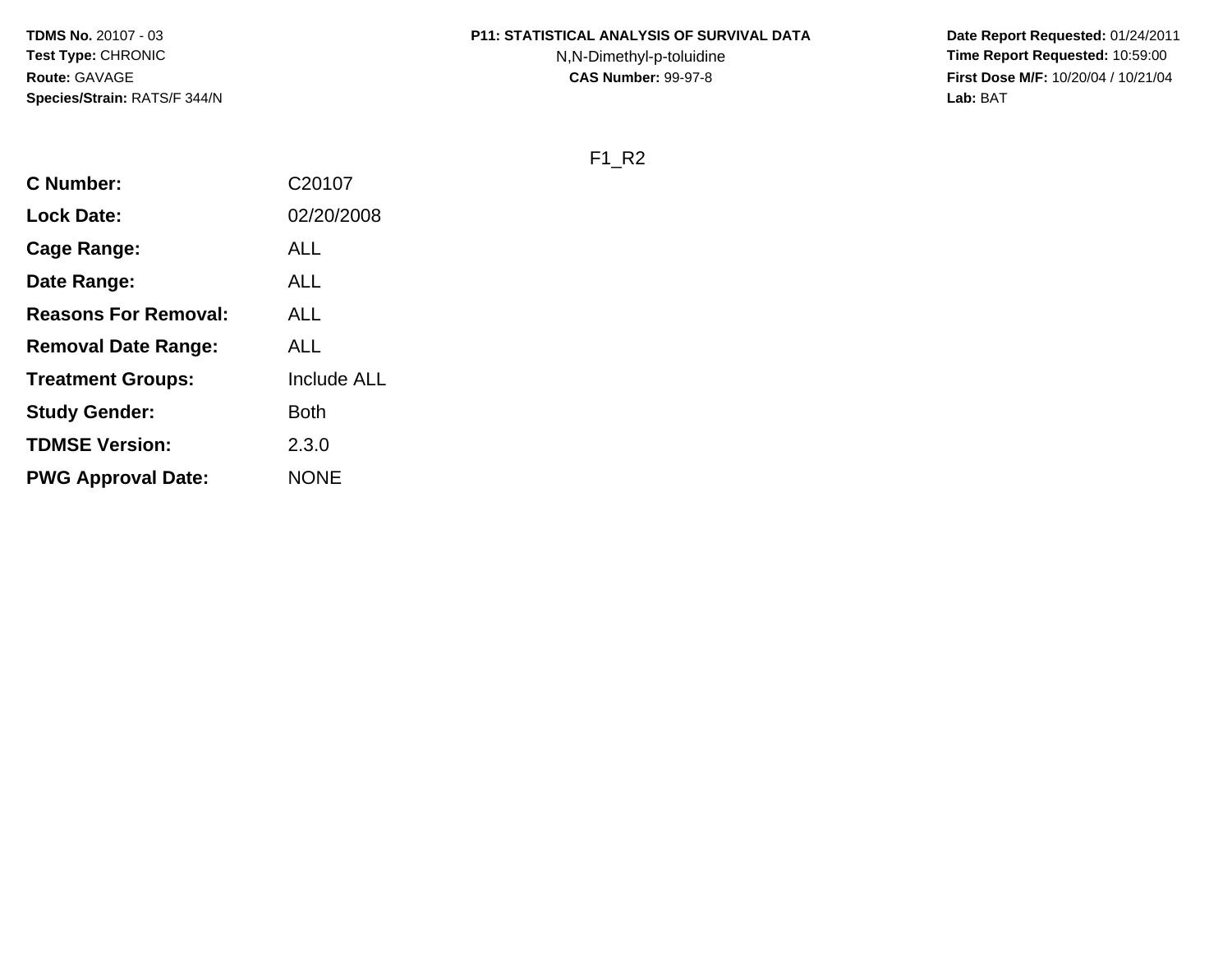## **P11: STATISTICAL ANALYSIS OF SURVIVAL DATA**

N,N-Dimethyl-p-toluidine

 **Date Report Requested:** 01/24/2011 **Time Report Requested:** 10:59:00 **First Dose M/F:** 10/20/04 / 10/21/04<br>**Lab:** BAT **Lab:** BAT

# **MALE RATS**

FIRST TERMINAL SACRIFICE AT **727** DAYS

INDIVIDUAL SURVIVAL TIMES (DAYS)

| $DOSE = 0$ MG/KG                   |                                             |            |            |                      |            |            |            |                   |                          |            |            |     |                    |
|------------------------------------|---------------------------------------------|------------|------------|----------------------|------------|------------|------------|-------------------|--------------------------|------------|------------|-----|--------------------|
|                                    | TOTAL <sub>50</sub><br>UNCENSORED DEATHS 13 |            |            |                      |            |            |            | CENSORED DEATHS 0 |                          |            |            |     | <b>TERMINAL 37</b> |
| UNCENSORED DEATH DAYS              |                                             |            |            |                      |            |            |            |                   |                          |            |            |     |                    |
| 337                                | 609                                         | 610        | 610        | 612                  | 645        | 664        | 665        | 680               | 680                      | 688        | 699        | 710 |                    |
| <b>CENSORED DEATH DAYS</b><br>None |                                             |            |            |                      |            |            |            |                   |                          |            |            |     |                    |
| $DOSE = 6 MG/KG$                   |                                             |            |            |                      |            |            |            |                   |                          |            |            |     |                    |
| TOTAL 50                           |                                             |            |            | UNCENSORED DEATHS 12 |            |            |            |                   | <b>CENSORED DEATHS 1</b> |            |            |     | <b>TERMINAL 37</b> |
| UNCENSORED DEATH DAYS              |                                             |            |            |                      |            |            |            |                   |                          |            |            |     |                    |
| 324                                | 512                                         | 530        | 588        | 601                  | 624        | 674        | 695        | 695               | 713                      | 721        | 721        |     |                    |
| <b>CENSORED DEATH DAYS</b>         |                                             |            |            |                      |            |            |            |                   |                          |            |            |     |                    |
| 62                                 |                                             |            |            |                      |            |            |            |                   |                          |            |            |     |                    |
| $DOSE = 20 MG/KG$                  |                                             |            |            |                      |            |            |            |                   |                          |            |            |     |                    |
| TOTAL 50                           |                                             |            |            | UNCENSORED DEATHS 18 |            |            |            |                   | <b>CENSORED DEATHS 1</b> |            |            |     | <b>TERMINAL 31</b> |
| UNCENSORED DEATH DAYS              |                                             |            |            |                      |            |            |            |                   |                          |            |            |     |                    |
| 129<br>686                         | 233<br>688                                  | 237<br>707 | 519<br>712 | 538                  | 581        | 612        | 616        | 626               | 643                      | 645        | 654        | 661 | 680                |
| <b>CENSORED DEATH DAYS</b>         |                                             |            |            |                      |            |            |            |                   |                          |            |            |     |                    |
| 147                                |                                             |            |            |                      |            |            |            |                   |                          |            |            |     |                    |
| $DOSE = 60 MG/KG$                  |                                             |            |            |                      |            |            |            |                   |                          |            |            |     |                    |
| TOTAL 50                           |                                             |            |            | UNCENSORED DEATHS 26 |            |            |            |                   | CENSORED DEATHS 3        |            |            |     | <b>TERMINAL 21</b> |
| UNCENSORED DEATH DAYS              |                                             |            |            |                      |            |            |            |                   |                          |            |            |     |                    |
| 348<br>656                         | 384<br>661                                  | 412<br>661 | 431<br>668 | 496<br>669           | 601<br>671 | 612<br>695 | 614<br>699 | 616<br>723        | 622<br>724               | 626<br>724 | 645<br>724 | 645 | 653                |
| <b>CENSORED DEATH DAYS</b>         |                                             |            |            |                      |            |            |            |                   |                          |            |            |     |                    |
| 192                                | 576                                         | 582        |            |                      |            |            |            |                   |                          |            |            |     |                    |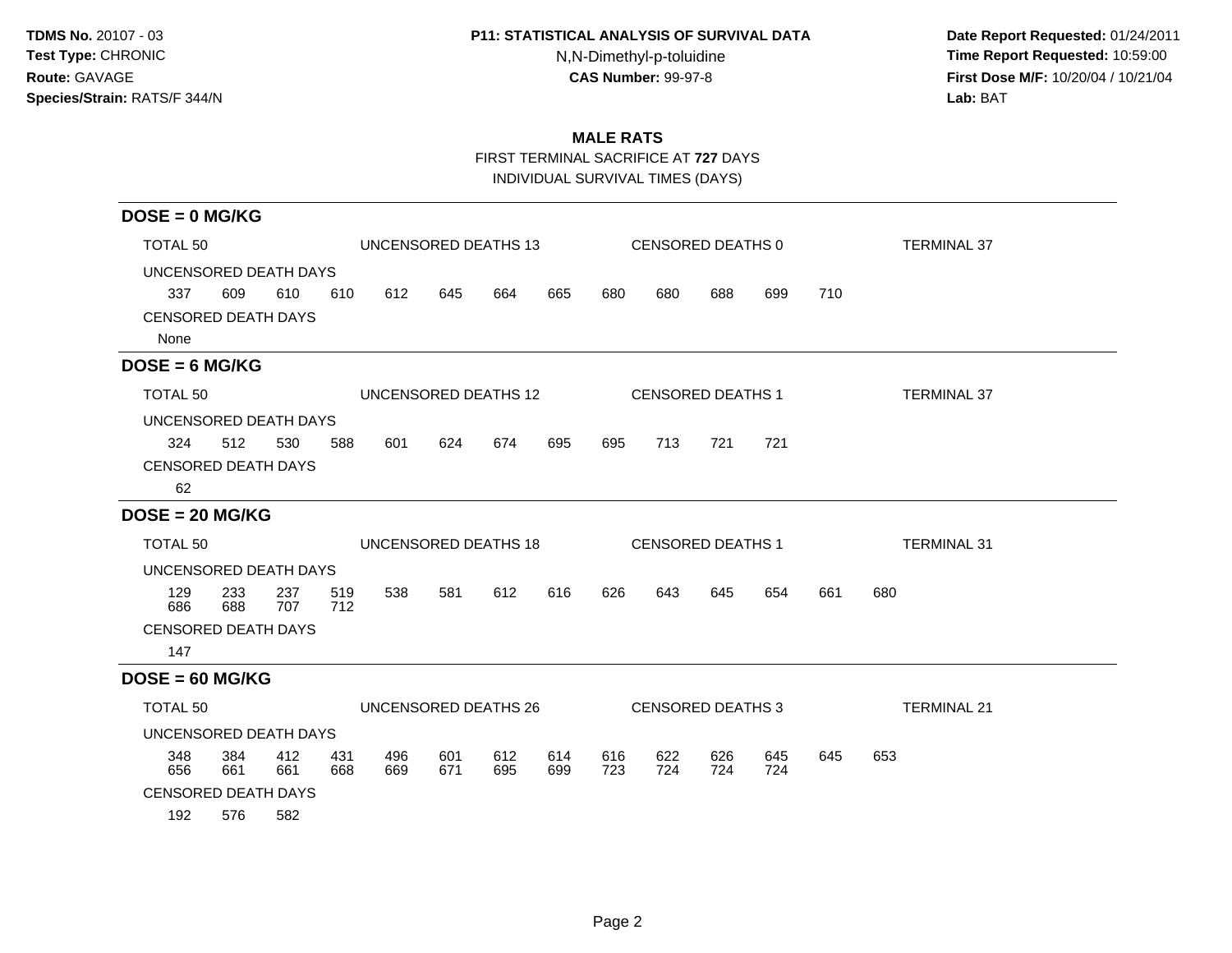#### **P11: STATISTICAL ANALYSIS OF SURVIVAL DATA**

N,N-Dimethyl-p-toluidine

 **Date Report Requested:** 01/24/2011 **Time Report Requested:** 10:59:00 **First Dose M/F:** 10/20/04 / 10/21/04<br>**Lab: BAT Lab:** BAT

## **MALE RATS**

FIRST TERMINAL SACRIFICE AT **727** DAYS

| <b>KAPLAN-MEIER SURVIVAL PROBABILITY ESTIMATES (%)</b> |             |       |       |      |      |      |      |      |      |        |  |  |
|--------------------------------------------------------|-------------|-------|-------|------|------|------|------|------|------|--------|--|--|
| <b>DOSE</b>                                            | TIME (DAYS) |       |       |      |      |      |      |      |      |        |  |  |
|                                                        | 90          | 180   | 270   | 365  | 425  | 485  | 545  | 605  | 665  | 727(A) |  |  |
| 0 MG/KG                                                | 100.0       | 100.0 | 100.0 | 98.0 | 98.0 | 98.0 | 98.0 | 98.0 | 84.0 | 74.0   |  |  |
| 6 MG/KG                                                | 100.0       | 100.0 | 100.0 | 98.0 | 98.0 | 98.0 | 93.9 | 89.8 | 87.8 | 75.5   |  |  |
| 20 MG/KG                                               | 100.0       | 98.0  | 93.9  | 93.9 | 93.9 | 93.9 | 89.8 | 87.8 | 73.5 | 63.3   |  |  |
| 60 MG/KG                                               | 100.0       | 100.0 | 100.0 | 98.0 | 93.9 | 91.8 | 89.8 | 87.7 | 64.1 | 44.9   |  |  |

<sup>(</sup>A) FIRST TERMINAL SACRIFICE<br>(B) THE FIRST ENTRY IS THE TREND TEST (TARONE, 1975) RESULT. SUBSEQUENT ENTRIES ARE THE RESULTS OF PAIRWISE TESTS (COX, 1972). NEGATIVE TRENDS ARE INDICATED BY "N".<br>(C) MEAN OF ALL UNCENSORED D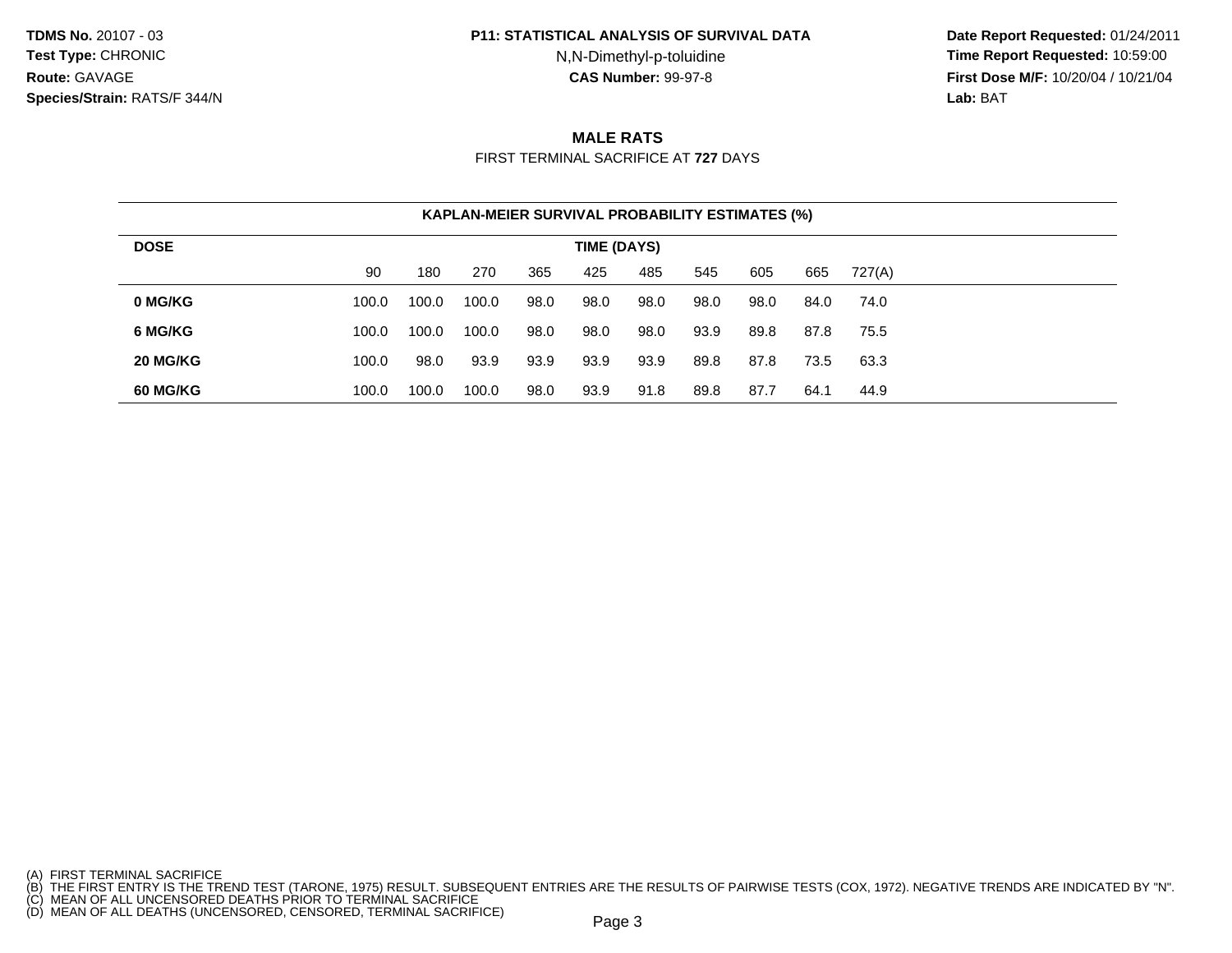#### **P11: STATISTICAL ANALYSIS OF SURVIVAL DATA**

N,N-Dimethyl-p-toluidine

 **Date Report Requested:** 01/24/2011 **Time Report Requested:** 10:59:00 **First Dose M/F:** 10/20/04 / 10/21/04<br>**Lab: BAT Lab:** BAT

# **MALE RATS**

FIRST TERMINAL SACRIFICE AT **727** DAYS

### **SURVIVAL SUMMARY STATISTICS**

| <b>DOSE</b>                                                         | 0 MG/KG         | 6 MG/KG         | 20 MG/KG        | 60 MG/KG        |
|---------------------------------------------------------------------|-----------------|-----------------|-----------------|-----------------|
| SURVIVAL AT END OF STUDY<br>(KAPLAN-MEIER)                          | 74.0%           | 75.5%           | 63.3%           | 44.9%           |
| SIGNIFICANCE (B)<br>(LIFE TABLE)                                    | $P = 0.001$     | $P = 1.000N$    | $P=0.290$       | $P=0.006$       |
| <b>MEAN DAY OF</b><br><b>NATURAL DEATHS (C)</b><br>(STANDARD ERROR) | 631.5<br>(26.5) | 616.5<br>(33.9) | 564.8<br>(41.8) | 614.6<br>(21.2) |
| <b>MEAN LIFE SPAN (D)</b><br>(STANDARD ERROR)                       | 702.2<br>(9.0)  | 687.2<br>(16.4) | 657.0<br>(21.2) | 651.9<br>(16.5) |

<sup>(</sup>A) FIRST TERMINAL SACRIFICE<br>(B) THE FIRST ENTRY IS THE TREND TEST (TARONE, 1975) RESULT. SUBSEQUENT ENTRIES ARE THE RESULTS OF PAIRWISE TESTS (COX, 1972). NEGATIVE TRENDS ARE INDICATED BY "N".<br>(C) MEAN OF ALL UNCENSORED D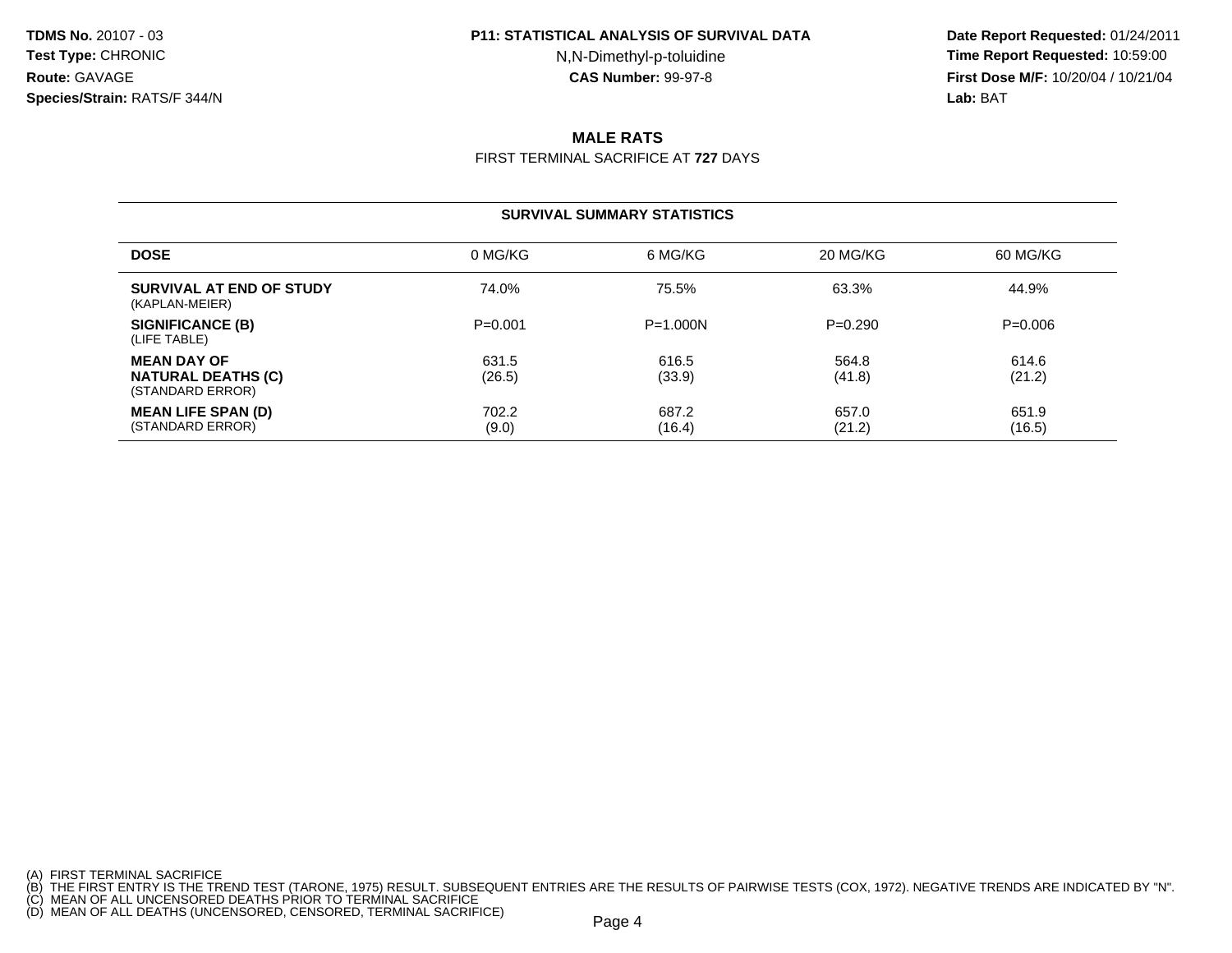## **P11: STATISTICAL ANALYSIS OF SURVIVAL DATA**

N,N-Dimethyl-p-toluidine

 **Date Report Requested:** 01/24/2011 **Time Report Requested:** 10:59:00 **First Dose M/F:** 10/20/04 / 10/21/04<br>**Lab:** BAT **Lab:** BAT

# **FEMALE RATS**

FIRST TERMINAL SACRIFICE AT **728** DAYS

INDIVIDUAL SURVIVAL TIMES (DAYS)

| $DOSE = 0$ MG/KG                   |                                  |            |            |            |            |                      |            |            |            |                          |                    |     |                    |
|------------------------------------|----------------------------------|------------|------------|------------|------------|----------------------|------------|------------|------------|--------------------------|--------------------|-----|--------------------|
|                                    | TOTAL 50<br>UNCENSORED DEATHS 17 |            |            |            |            |                      |            |            |            | CENSORED DEATHS 0        | <b>TERMINAL 33</b> |     |                    |
| UNCENSORED DEATH DAYS              |                                  |            |            |            |            |                      |            |            |            |                          |                    |     |                    |
| 547<br>701                         | 574<br>701                       | 600<br>713 | 625        | 642        | 645        | 646                  | 673        | 673        | 685        | 687                      | 690                | 691 | 698                |
| <b>CENSORED DEATH DAYS</b><br>None |                                  |            |            |            |            |                      |            |            |            |                          |                    |     |                    |
| $DOSE = 6 MG/KG$                   |                                  |            |            |            |            |                      |            |            |            |                          |                    |     |                    |
| TOTAL 50                           |                                  |            |            |            |            | UNCENSORED DEATHS 7  |            |            |            | <b>CENSORED DEATHS 1</b> |                    |     | <b>TERMINAL 42</b> |
| UNCENSORED DEATH DAYS              |                                  |            |            |            |            |                      |            |            |            |                          |                    |     |                    |
| 516                                | 574                              | 611        | 617        | 688        | 701        | 718                  |            |            |            |                          |                    |     |                    |
| <b>CENSORED DEATH DAYS</b>         |                                  |            |            |            |            |                      |            |            |            |                          |                    |     |                    |
| 37                                 |                                  |            |            |            |            |                      |            |            |            |                          |                    |     |                    |
| $DOSE = 20 MG/KG$                  |                                  |            |            |            |            |                      |            |            |            |                          |                    |     |                    |
| TOTAL 50                           |                                  |            |            |            |            | UNCENSORED DEATHS 17 |            |            |            | CENSORED DEATHS 0        |                    |     | <b>TERMINAL 33</b> |
| UNCENSORED DEATH DAYS              |                                  |            |            |            |            |                      |            |            |            |                          |                    |     |                    |
| 604<br>710                         | 611<br>714                       | 613<br>717 | 613        | 630        | 646        | 659                  | 659        | 673        | 680        | 680                      | 697                | 705 | 709                |
| <b>CENSORED DEATH DAYS</b>         |                                  |            |            |            |            |                      |            |            |            |                          |                    |     |                    |
| None                               |                                  |            |            |            |            |                      |            |            |            |                          |                    |     |                    |
| $DOSE = 60$ MG/KG                  |                                  |            |            |            |            |                      |            |            |            |                          |                    |     |                    |
| TOTAL 50                           |                                  |            |            |            |            | UNCENSORED DEATHS 26 |            |            |            | <b>CENSORED DEATHS 1</b> |                    |     | <b>TERMINAL 23</b> |
| UNCENSORED DEATH DAYS              |                                  |            |            |            |            |                      |            |            |            |                          |                    |     |                    |
| 14<br>670                          | 384<br>681                       | 459<br>682 | 468<br>685 | 471<br>694 | 533<br>701 | 537<br>706           | 542<br>714 | 547<br>714 | 583<br>720 | 607<br>720               | 610<br>721         | 612 | 625                |
| <b>CENSORED DEATH DAYS</b>         |                                  |            |            |            |            |                      |            |            |            |                          |                    |     |                    |
| 381                                |                                  |            |            |            |            |                      |            |            |            |                          |                    |     |                    |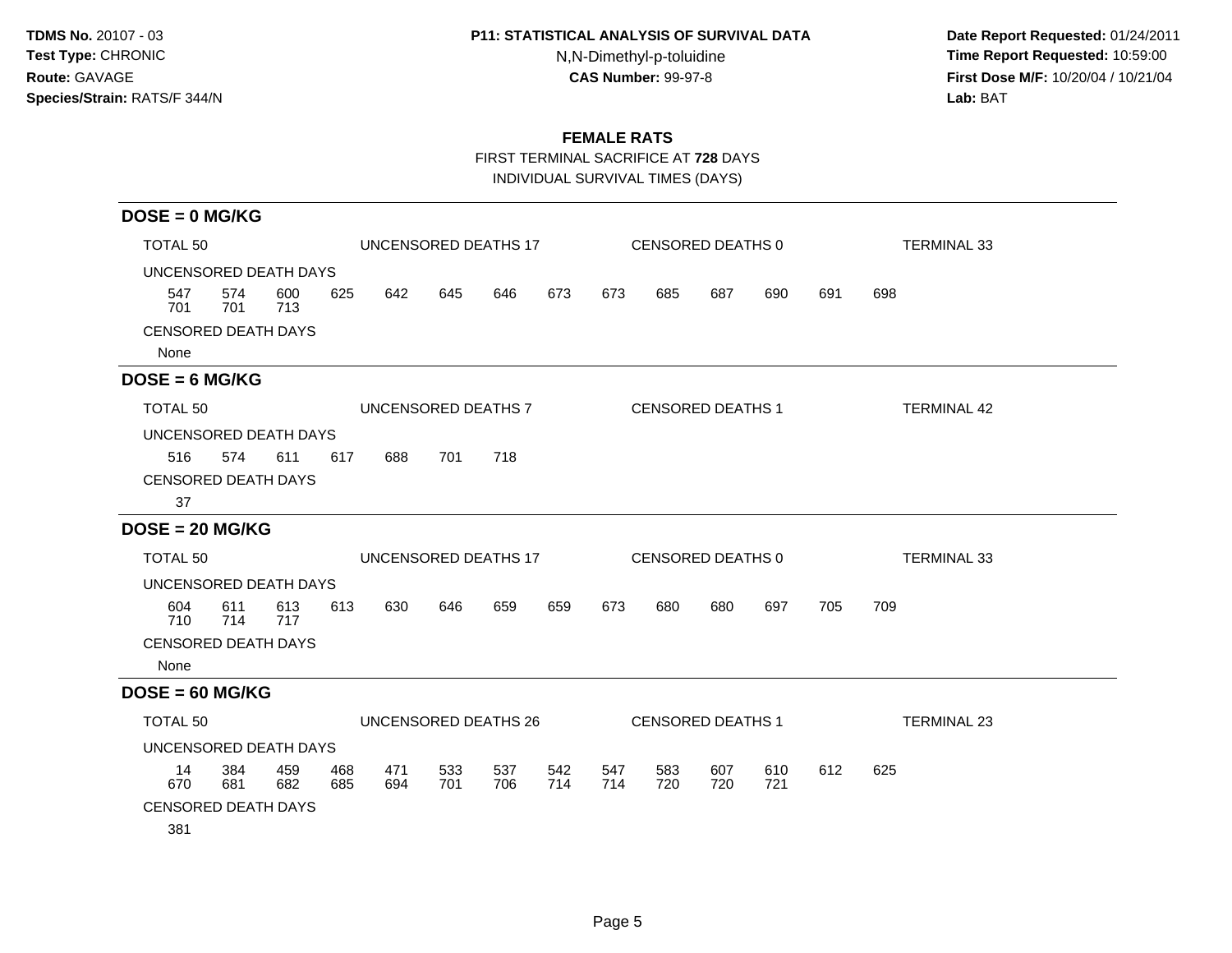#### **P11: STATISTICAL ANALYSIS OF SURVIVAL DATA**

N,N-Dimethyl-p-toluidine

 **Date Report Requested:** 01/24/2011 **Time Report Requested:** 10:59:00 **First Dose M/F:** 10/20/04 / 10/21/04<br>**Lab: BAT Lab:** BAT

## **FEMALE RATS**

FIRST TERMINAL SACRIFICE AT **728** DAYS

|             | <b>KAPLAN-MEIER SURVIVAL PROBABILITY ESTIMATES (%)</b> |       |       |       |       |       |       |      |      |        |  |  |  |
|-------------|--------------------------------------------------------|-------|-------|-------|-------|-------|-------|------|------|--------|--|--|--|
| <b>DOSE</b> | TIME (DAYS)                                            |       |       |       |       |       |       |      |      |        |  |  |  |
|             | 90                                                     | 180   | 270   | 365   | 425   | 485   | 545   | 605  | 665  | 728(A) |  |  |  |
| 0 MG/KG     | 100.0                                                  | 100.0 | 100.0 | 100.0 | 100.0 | 100.0 | 100.0 | 94.0 | 86.0 | 66.0   |  |  |  |
| 6 MG/KG     | 100.0                                                  | 100.0 | 100.0 | 100.0 | 100.0 | 100.0 | 98.0  | 95.9 | 91.8 | 85.7   |  |  |  |
| 20 MG/KG    | 100.0                                                  | 100.0 | 100.0 | 100.0 | 100.0 | 100.0 | 100.0 | 98.0 | 84.0 | 66.0   |  |  |  |
| 60 MG/KG    | 98.0                                                   | 98.0  | 98.0  | 98.0  | 96.0  | 89.8  | 83.7  | 79.6 | 71.5 | 47.0   |  |  |  |

<sup>(</sup>A) FIRST TERMINAL SACRIFICE<br>(B) THE FIRST ENTRY IS THE TREND TEST (TARONE, 1975) RESULT. SUBSEQUENT ENTRIES ARE THE RESULTS OF PAIRWISE TESTS (COX, 1972). NEGATIVE TRENDS ARE INDICATED BY "N".<br>(C) MEAN OF ALL UNCENSORED D